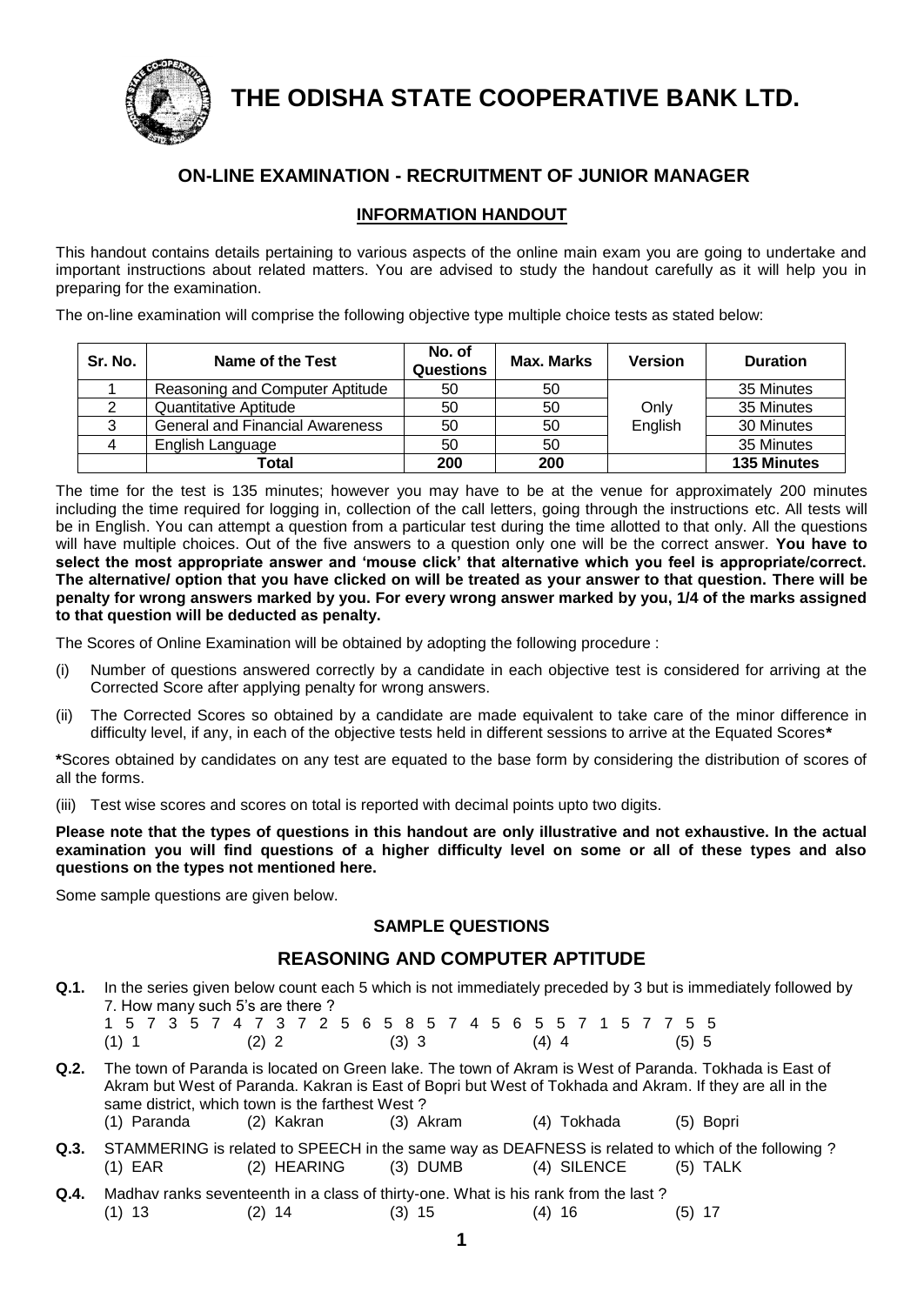| Q.5. | Sapling is related to Tree as ______<br>(1) Horse is related to Mare<br>(3) Bud is related to Flower<br>(5) Tree is related to Furniture                                  |              |                                                 | (2) River is related to Brook<br>(4) Student is related to Teacher |                |              |                          |                                      |                                                                                                                                                                                                                             |
|------|---------------------------------------------------------------------------------------------------------------------------------------------------------------------------|--------------|-------------------------------------------------|--------------------------------------------------------------------|----------------|--------------|--------------------------|--------------------------------------|-----------------------------------------------------------------------------------------------------------------------------------------------------------------------------------------------------------------------------|
|      | Q.6. Every component of your computer is either ____<br>(1) software or CPU / RAM<br>(3) application software or system software<br>(5) Other than those given as options |              |                                                 |                                                                    |                |              | (2) hardware or software | (4) an input device or output device |                                                                                                                                                                                                                             |
| Q.7. | is an output device of a computer?<br>(1) Printer                                                                                                                         | $(2)$ CPU    |                                                 | (3) Mouse                                                          |                | (4) Keyboard |                          |                                      | (5) None of these                                                                                                                                                                                                           |
|      | Q.8. What is the full form of RAM?<br>(1) Random Adaptive Mouse<br>(4) Random Access Mouse                                                                                |              | (2) Random Adaptive Memory<br>(5) None of these |                                                                    |                |              |                          |                                      | (3) Random Access Memory                                                                                                                                                                                                    |
|      |                                                                                                                                                                           |              | <b>QUANTITATIVE APTITUDE</b>                    |                                                                    |                |              |                          |                                      |                                                                                                                                                                                                                             |
| Q.1. | At 10 paise each, how many paise will 6 lemons cost?<br>(1) 6                                                                                                             | $(2)$ 10     | $(3)$ 60                                        |                                                                    |                | $(4)$ 61     |                          |                                      | $(5)$ 610                                                                                                                                                                                                                   |
| Q.2. | Which of the following can be exact multiple of 4?<br>$(1)$ 27114 $(2)$ 58204                                                                                             | (3) 48402    |                                                 | (4) 32286                                                          |                |              |                          |                                      | (5) Other than those given as options                                                                                                                                                                                       |
|      | follow:                                                                                                                                                                   |              |                                                 |                                                                    |                |              |                          |                                      | Q.3-5. Directions: Given below is a table showing percentages out of a total of 700 employees ranking six<br>attributes that help promotion. Rank I is the highest. Study the table carefully and answer the questions that |
|      |                                                                                                                                                                           |              |                                                 | % of Employees Giving Different Ranks                              |                |              |                          |                                      |                                                                                                                                                                                                                             |
|      |                                                                                                                                                                           | Attribute    | $\mathbf{I}$                                    | $\mathbf{H}$                                                       | III            | IV           | V                        | VI                                   |                                                                                                                                                                                                                             |
|      |                                                                                                                                                                           | Seniority    | 32                                              | 17                                                                 | 22             | 19           | 5                        | 5                                    |                                                                                                                                                                                                                             |
|      |                                                                                                                                                                           | Perseverance | 14                                              | 19                                                                 | 17             | 9            | 27                       | 14                                   |                                                                                                                                                                                                                             |
|      |                                                                                                                                                                           | Efficiency   | 15                                              | 19                                                                 | 21             | 14           | 14                       | 17                                   |                                                                                                                                                                                                                             |
|      |                                                                                                                                                                           | Intelligence | 10                                              | 14                                                                 | 10             | 14           | 17                       | 35                                   |                                                                                                                                                                                                                             |
|      |                                                                                                                                                                           | Honesty      | 24                                              | 17                                                                 | $\overline{7}$ | 9            | 27                       | 16                                   |                                                                                                                                                                                                                             |
|      |                                                                                                                                                                           | Sociability  | 5                                               | 14                                                                 | 23             | 35           | 10                       | 13                                   |                                                                                                                                                                                                                             |
| Q.3. | Which attribute for promotion has received the highest rank?<br>(1) Perseverance (2) Seniority                                                                            |              |                                                 | (3) Honesty                                                        |                |              | (4) Sociability          |                                      | (5) Efficiency                                                                                                                                                                                                              |

**Q.4.** How many employees gave rank III to intelligence ?<br>(1) 119 (2) 98 (3) 77 (1) 119 (2) 98 (3) 77 (4) 70 (5) 10

**Q.5.** Which attribute is considered the least important for promotion ?

(1) Honesty (2) Intelligence (3) Perseverance (4) Efficiency (5) Sociability

**GENERAL AND FINANCIAL AWARENESS**

- **Q.1.** 'Mandi House' is
	- (1) Prime Ministers' Residence
	- (2) a prize winning film directed by Shyam Benegal
	- (3) the office of the Director General of Doordarshan
	- (4) the head office of the Ministry of Commerce
	- (5) the place where the Central Production Centre of Doordarshan is located
- **Q.2.** Vishwanathan Anand is associated with which of the following games ? (1) Badminton (2) Golf (3) Chess (4) Billiards (5) Basket Ball
- **Q.3.** The famous Gomateshwar idol is in which of the following states ?
	- (1) Maharashtra (2) Madhya Pradesh (3) Uttar Pradesh
		- (4) Orissa (5) Karnataka
- **Q.4.** The famous Ayodhya temple is located on the bank of the river
	- (1) Ganga (2) Godavari (3) Sarayu (4) Ban Ganga (5) Narmada
- **Q.5.** 'Dashdwar se Sopan Tak' is written by (1) Mohan Rakesh (2) Harivansharai Bachchan (3) Jagdish Chandra Mathur (4) Dharmaveer Bharati (5) None of these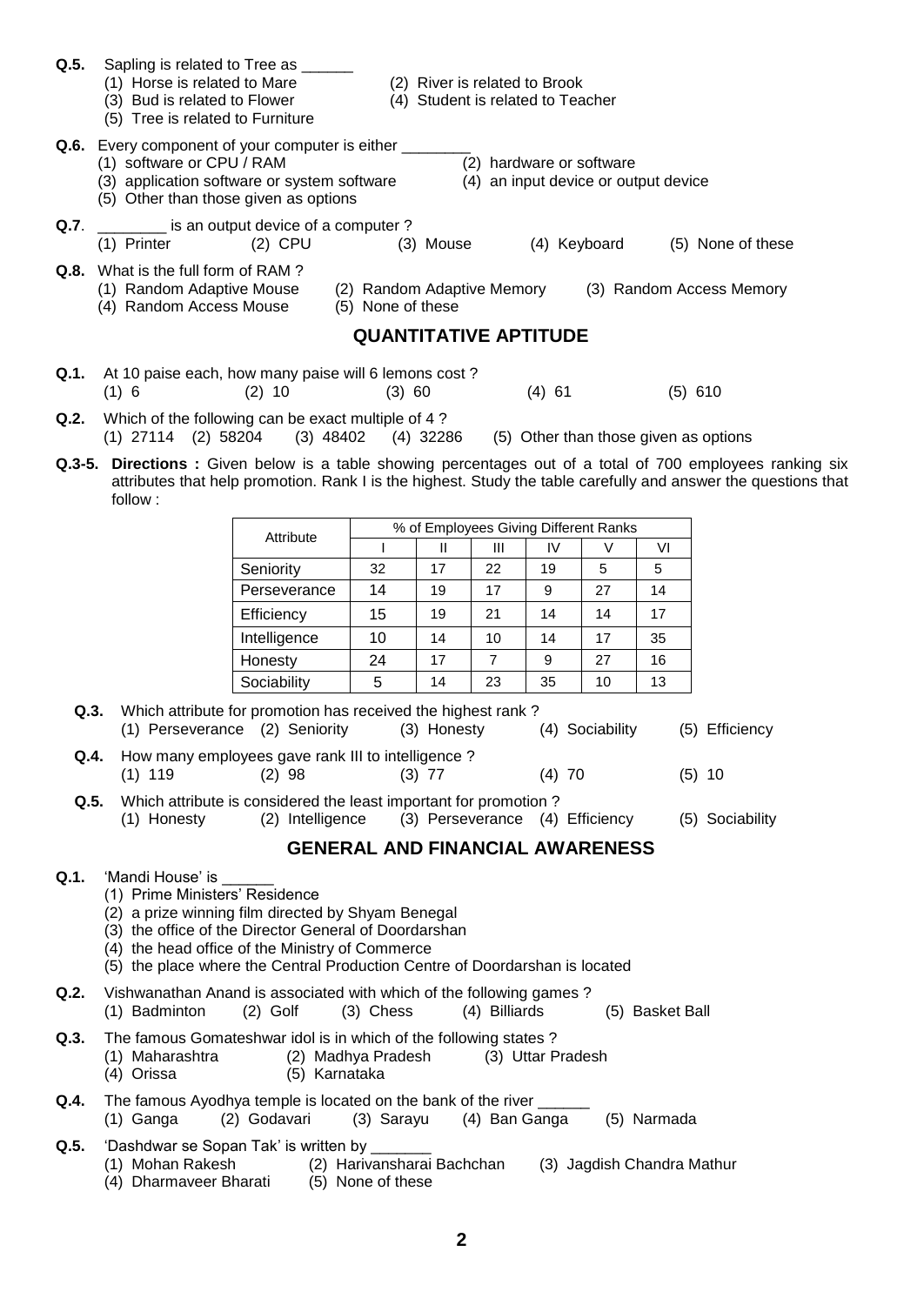|      | <b>Q.6.</b> To combat the menace of money laundering, which of the following financial institutions has introduced the 'Know<br>Your Customer' Scheme?<br>(4) SIDBI (5) Other than those given as options<br>$(2)$ RBI $(3)$ NABARD<br>$(1)$ IDBI |                                                                                                                        |                        |             |                         |               |             |                                                                                                                                                                                                                                              |  |  |
|------|---------------------------------------------------------------------------------------------------------------------------------------------------------------------------------------------------------------------------------------------------|------------------------------------------------------------------------------------------------------------------------|------------------------|-------------|-------------------------|---------------|-------------|----------------------------------------------------------------------------------------------------------------------------------------------------------------------------------------------------------------------------------------------|--|--|
| Q.7. | (1) Indian                                                                                                                                                                                                                                        | Which of the following stands for I in IRDA?                                                                           | (2) International      |             | (3) Insurance           | $(4)$ Income  |             | (5) Institute                                                                                                                                                                                                                                |  |  |
| Q.8. | India $?$<br>(1) Energy                                                                                                                                                                                                                           |                                                                                                                        | (2) Tourism            | (3) Service |                         | (4) Transport |             | Which of the following sectors contributes the maximum in deciding the growth in income of the states in<br>(5) Agriculture                                                                                                                  |  |  |
|      |                                                                                                                                                                                                                                                   |                                                                                                                        |                        |             | <b>ENGLISH LANGUAGE</b> |               |             |                                                                                                                                                                                                                                              |  |  |
|      | <b>Q.1-2. Directions</b> : Pick out the most appropriate word from amongst the words given below each sentence to<br>complete it meaningfully.                                                                                                    |                                                                                                                        |                        |             |                         |               |             |                                                                                                                                                                                                                                              |  |  |
| Q.1. | He quickly glanced ________ the book to find what it said about the Indian economy.                                                                                                                                                               |                                                                                                                        |                        |             |                         |               |             |                                                                                                                                                                                                                                              |  |  |
|      | (1) at                                                                                                                                                                                                                                            |                                                                                                                        | $(2)$ through $(3)$ in |             | $(4)$ to                |               | $(5)$ over  |                                                                                                                                                                                                                                              |  |  |
| Q.2. |                                                                                                                                                                                                                                                   | The counsel urged the court to ________ down the obnoxious law.<br>$(1)$ enact $(2)$ enforce $(3)$ cancel $(4)$ strike |                        |             |                         |               | (5) declare |                                                                                                                                                                                                                                              |  |  |
|      |                                                                                                                                                                                                                                                   |                                                                                                                        |                        |             |                         |               |             | Q.3-4. Directions: Read each sentence to find out whether there is any grammatical error in it. The error, if any, will<br>be in one part of the sentence. The number of that part of the sentence is your answer. If there is no error, the |  |  |

|  | (2) | (3) | <b>Q.3.</b> I am twenty / two years old / when I first / joined the bank.<br>(4) | No error<br>(5) |
|--|-----|-----|----------------------------------------------------------------------------------|-----------------|
|  |     |     | <b>Q.4.</b> To the Hindus / the Ganga is / holier than / any other river.        | No error        |
|  | (2) | (3) | (4)                                                                              | (5)             |

#### **(A) Details of the Online Examination**

- (1) The examination would be conducted on-line i.e. on a computer.
- (2) All tests will be in English.

answer is (5).

- (3) All the questions will have multiple choices. Out of the five answers to a question only one will be the correct answer. **The candidate has to select the correct answer and 'mouse click' that alternative which he/ she feels is correct. The alternative/ option that is clicked on will be treated as the answer to that question. Answer to any question will be considered for final evaluation, only when candidates have submitted the answers by clicking on "Save & Next" or "Mark for Review & Next".**
- (4) The clock has been set at the server and the countdown timer at the top right corner of your screen will display the time remaining for you to complete the exam. When the clock runs out the exam ends by default - you are not required to end or submit your exam.
- (5) The question palette at the right of screen shows one of the following statuses of each of the questions numbered:

You have not visited the question yet.  $\vert$  1



You have answered the question.

You have NOT answered the question, but have marked the question for review.

The question(s) "Answered and Marked for Review" will be considered for evaluation.  $5<sub>m</sub>$ 

The Marked for Review status simply acts as a reminder that you have set to look at the question again. *If an answer is selected for a question that is Marked for Review, the answer will be considered in the final evaluation.*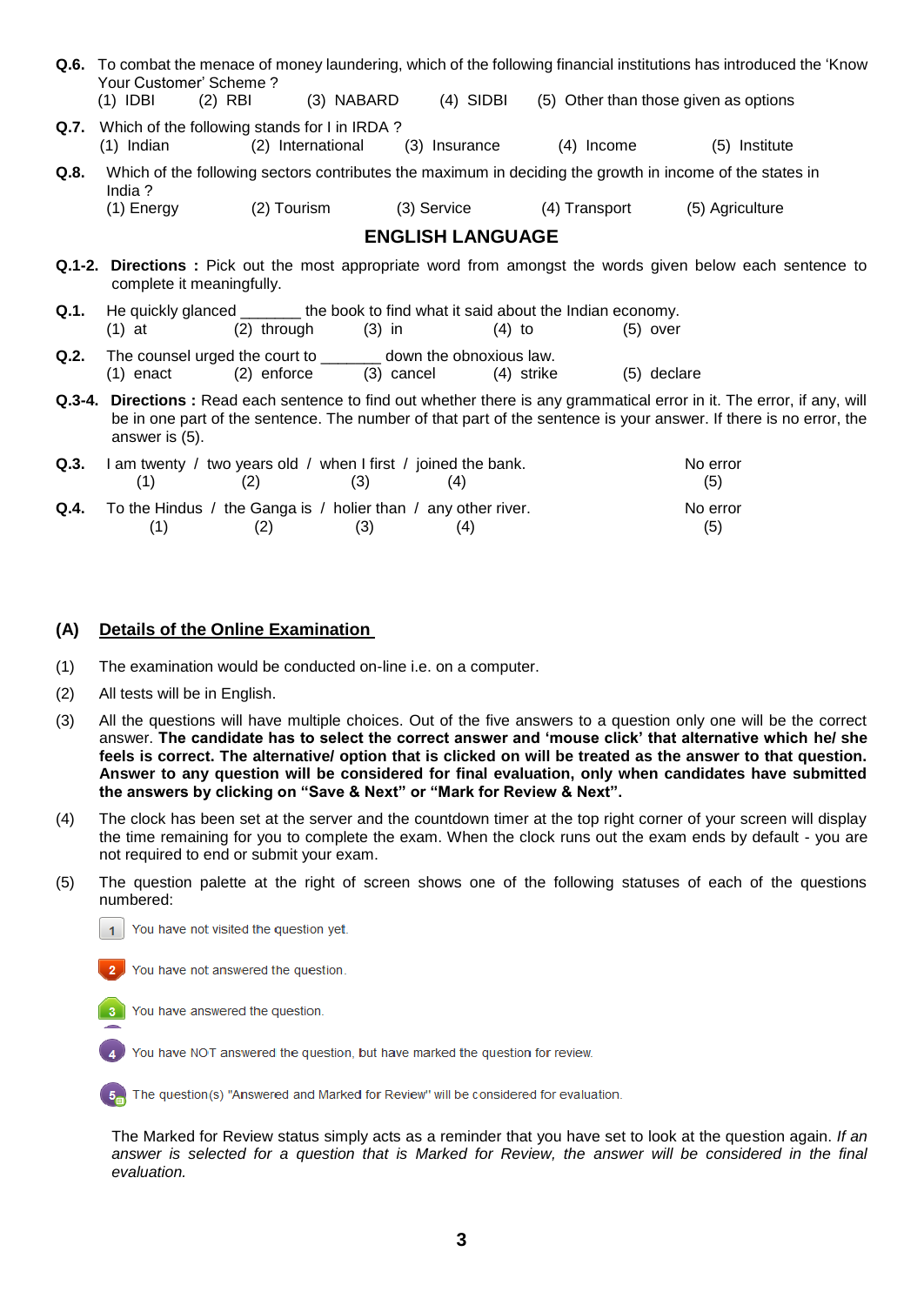- (6) To select a question to answer, you can do one of the following :
	- (a) Click on the question number on the question palette at the right of your screen to go to that numbered question directly. Note that using this option **does NOT save your answer** to the current question.
	- (b) Click on **'Save & Next'** to save answer to current question and to go to the next question in sequence.
	- (c) Click on **'Mark for Review and Next'** to save answer to current question, mark it for review, and to go to the next question in sequence.
- (7) To select your answer, click on one of the option buttons.
- (8) To change your answer, click another desired option button.
- (9) To save your answer, you MUST click on **Save & Next.**
- (10) To deselect a chosen answer, click on the chosen option again or click on the **Clear Response** button.
- (11) To mark a question for review click on **Mark for Review & Next**. *If an answer is selected for a question that is Marked for Review, the answer will be considered in the final evaluation.*
- (12) To change an answer to a question, first select the question and then click on the new answer option followed by a click on the **Save & Next** button.
- **(13) Questions that are saved or marked for review after answering will ONLY be considered for evaluation.**
- (14) Sections will be displayed on the top bar of the screen. Questions in a section can be viewed by clicking on the section name. The section you will view will be highlighted.
- (15) After clicking the **Save & Next** button on the last question for a section, you will automatically be taken to the first question of the next section.
- (16) You can move the mouse cursor over the section names to view the status of the questions for that section.
- (17) You can shuffle between the questions within a particular section during the examination as per the time allotted to particular tests.
- (18) The candidates are requested to follow the instructions of the "Test Administrator" carefully. If any candidate does not follow the instructions / rules, it would be treated as a case of misconduct/ adoption of unfair means and such a candidate would be liable for debarment from appearing for examinations for a period as decided by Bank.
- (19) The candidates may ask the Test Administrator about their doubts or questions only before the commencement of the test. No query shall be entertained after the commencement of the examination.
- (20) After the expiry of test duration, the candidates will not be able to attempt any question or check their answers. The answers of the candidate would be saved automatically by the computer system even if he/ she has not clicked the "Submit" button.
- **(21) Please note :**
	- **(a) Candidates will not be allowed to "finally submit" unless they have exhausted the actual test time.**
	- **(b) Under no circumstances should a candidate click on any of the 'keyboard keys' once the exam starts as this will lock the exam.**

#### **B] General Instructions:**

- (1) Please note Date, Reporting time and Venue address of the examination given in the call letter.
- (2) You may visit the venue one day before the Online Examination to confirm the location so that you are able to report **on time** (as printed on the call letter) on the day of the examination. Late comers will not be allowed.
- (3) The call letter should be brought with you to the examination venue along with your recent passport size photograph duly pasted on it. (Preferably the same photograph as was as uploaded).
- (4) You must scrupulously follow the instructions of the Test Administrator and Bank Representative at the examination venue. If you violate the instructions you will be disqualified and will be asked to leave the examination venue.
- (5) No use of calculators (separate or with watch), books, note books or written notes, cell phones (with or without camera facility), or any other electronic device will be allowed during the examination. **After AarogyaSetu status display at the entry gate, candidates will be required to switch off their mobile phones, and deposit it at the designated location, to be collected while exiting.**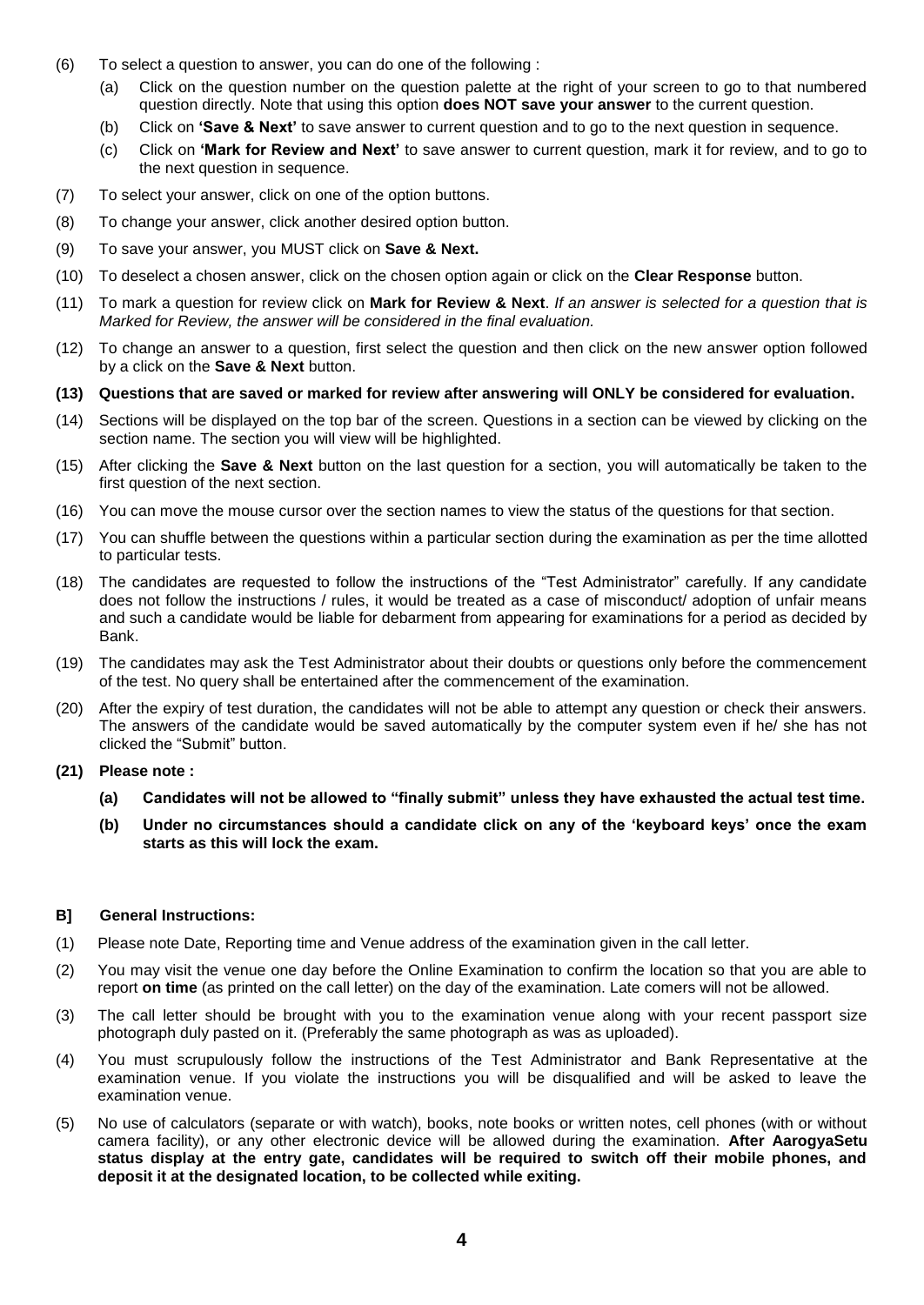- (6) Please bring the call letter with your recent photograph affixed thereon, photocopy of the ID proof stapled with call letter and same currently valid photo identity proof in original. - **THIS IS ESSENTIAL. Please submit the call-letter along with photocopy of photo identity proof duly stapled together by putting it in the designated drop-box.** Currently valid photo identity proof may be PAN Card/Passport/Permanent Driving License/Voter's Card with photograph/Bank Passbook with photograph/Photo Identity proof issued by a Gazetted Officer on official letterhead/Photo Identity proof issued by a People's Representative on official letterhead/Valid recent Identity Card issued by a recognised College/University/Aadhar Card/E-aadhar card with a photograph/Employee ID in original/Bar Council Identity card with photograph. **Please Note - Ration Card and Learner's Driving License will NOT be accepted as valid ID proof for this project.** Please note that your name as appearing on the call letter (provided by you during the process of registration) should exactly match the name as appearing on the photo identity proof. Female candidates who have changed first/last/ middle name post marriage must take special note of this. If there is any mismatch between the name indicated in the Call Letter and Photo Identity Proof you will not be allowed to appear for the exam. In case of candidates who have changed their name will be allowed only if they produce Gazette notification/their marriage certificate/affidavit.
- (7) Your responses (answers) will be analysed with other candidates to detect patterns of similarity of right and wrong answers. If in the analytical procedure adopted in this regard, it is inferred/concluded that the responses have been shared and scores obtained are not genuine/valid, your candidature may be cancelled. Any candidate who is found copying or receiving or giving assistance or engaging in any behaviour unbecoming of a candidate will not be considered for assessment. The Bank may take further action against such candidates as deemed fit by it.
- (8) You must bring a ball point pen and ink stamp pad with you. A sheet of paper will be provided which can be used for rough work or taking down the question number you would like to review at the end of the test before submitting your answers. After the test is over you MUST drop this sheet of paper along with the Call Letter in the designated drop-box before leaving the venue.
- (9) The possibility for occurrences of some problem in the administration of the examination cannot be ruled out completely which may impact test delivery and/or result from being generated. In that event, every effort will be made to rectify such problem, which may include the conduct of another examination if considered necessary. Decision of the test conducting body in this regard shall be final. Candidates not willing to accept such change shall lose his/her candidature for this exam.
- (10) Anyone found to be disclosing, publishing, reproducing, transmitting, storing or facilitating transmission and storage of test contents in any form or any information therein in whole or part thereof or by any means verbal or written, electronic or mechanical or taking away the papers supplied in the examination hall or found to be in unauthorised possession of test content is likely to be prosecuted.
- (11) Instances for providing incorrect information and/or process violation by a candidate detected at any stage of the selection, process will lead to disqualification of the candidate from the selection process and he/she will not be allowed to appear in any recruitment process of the Bank in the future. If such instances go undetected during the current selection process but are detected subsequently, such disqualification will take place with retrospective effect.
- (12) If the examination is held in more than one session, the scores across various sessions will be equated to adjust for slight differences in difficulty level of different test batteries used across sessions. More than one session are required if the nodes capacity is less or some technical disruption takes place at any centre or for any candidate.

## **SOCIAL DISTANCING MODE CONDUCT OF EXAM RELATED INSTRUCTIONS**

- 1 **Candidate is required to report at the exam venue strictly as per the time slot mentioned in the Call Letter AND/OR informed via SMS/Mail on their registered mobile number/mail prior to exam date. It is expected that candidate strictly adhere to this time slot – as entry into the exam venue will be provided based upon the individual's time slot ONLY. Candidates should report atleast 15 minutes before the Reporting time indicated on the call Letter.**
- 2 **Mapping of 'Candidate Roll Number and the Lab Number' will NOT be displayed outside the exam venue, but the same will be intimated to the candidates individually at the time of entry of the candidate to the exam venue.**